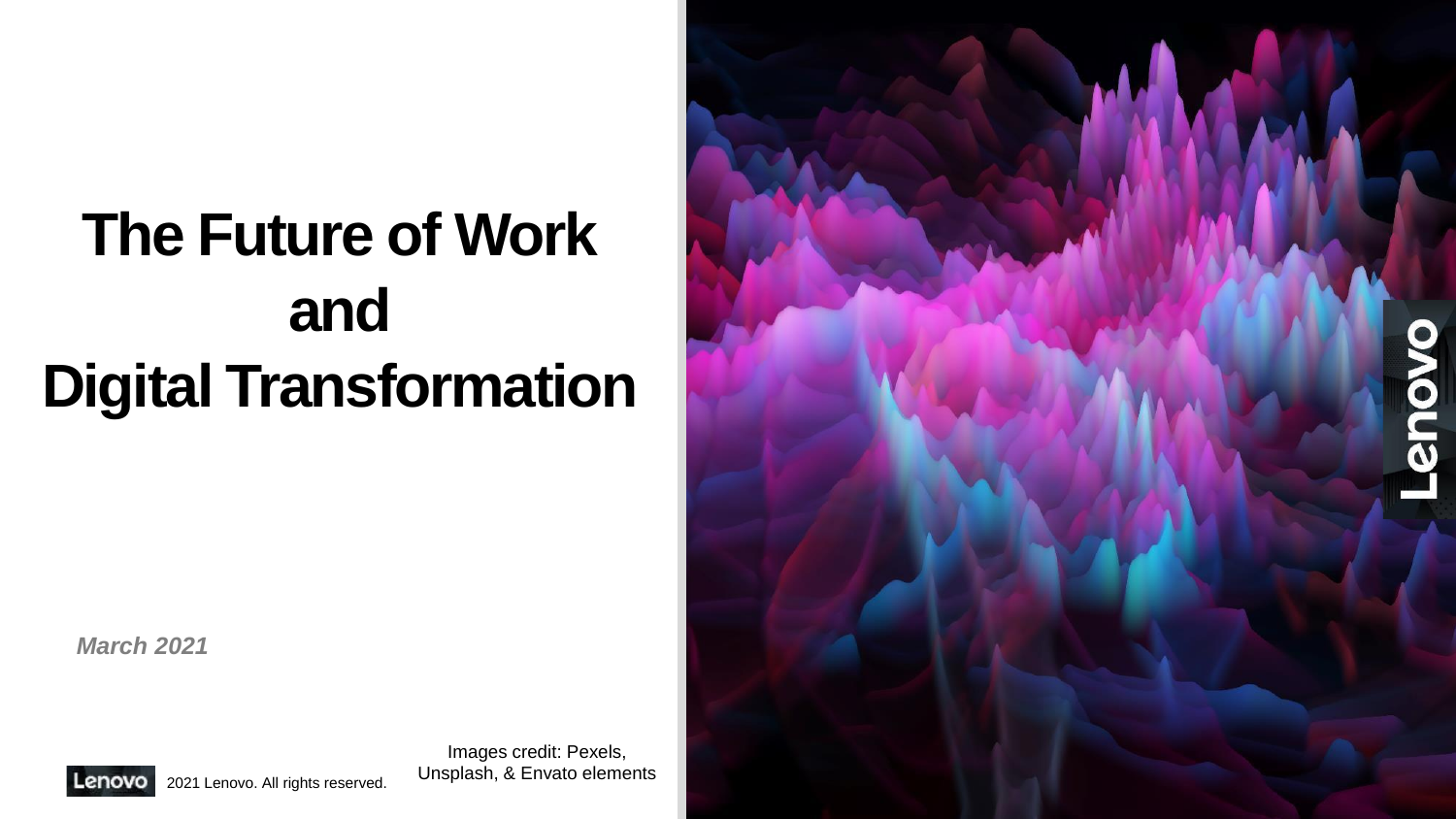### **Objectives & Methodology**

### **E**

#### **OBJECTIVES**

Understand the behaviors and attitudes of current Business End Users (BEU) and IT Decision Makers across all business sizes who have been forced to work from home (WFH) due to Covid-19:

- What are the challenges of WFH?
- What collaboration tools are being used?
- How satisfied are they with their job with the WFH transition?
- Where do BEUs want to work once Covid-19 is no longer a concern?
- How have tech issues impacted BEUs WFH?
- How has Covid-19 impacted the business model, services used, and security concerns by ITDMs?
- What investments in digital solutions have been made by ITDMs?
- ITDM Interest in DaaS model

### **METHODOLOGY**

- Quantitative online survey, 10-minutes
- Fielded to external panels
- **Fieldwork**: Jan.  $15^{th}$  Feb.  $11^{th}$ , 2021
- Total and Business End User /IT Decision Maker data is weighted. Individual market data is unweighted
- **Stat testing**

@ු

- *▲▼* shown for significant differences in business sizes
- All stat testing done at 95% confidence level. Not shown for base sizes <50

### **SAMPLE**

 $R_{\infty}$ 

- Business End User (BEU): currently working from home and worked in the office prior to Covid-19
- IT Decision Makers (ITDM): if their company has made policy changes/work location changes due to Covid-19 at any point since March 2020

| <b>TOTAL</b>                      |  | $n=8,533$                                                      |
|-----------------------------------|--|----------------------------------------------------------------|
| Australia <b>**</b> n=596         |  | Italy n=625                                                    |
| Brazil $\bullet$ n=600            |  | Japan • n=609                                                  |
| China $n = 600$                   |  | Mexico $\blacksquare$ n=613                                    |
| France $n = 627$                  |  | Russia $\blacksquare$ n=600                                    |
| Germany $n = 622$                 |  | Singapore n=613                                                |
| India $\blacksquare$ n=600        |  | UK $H$ n=600                                                   |
| Indonesia – n=610                 |  | $USA \equiv n = 618$<br>n=~75-100 per business size per market |
| (Very small/small, Medium, Large) |  |                                                                |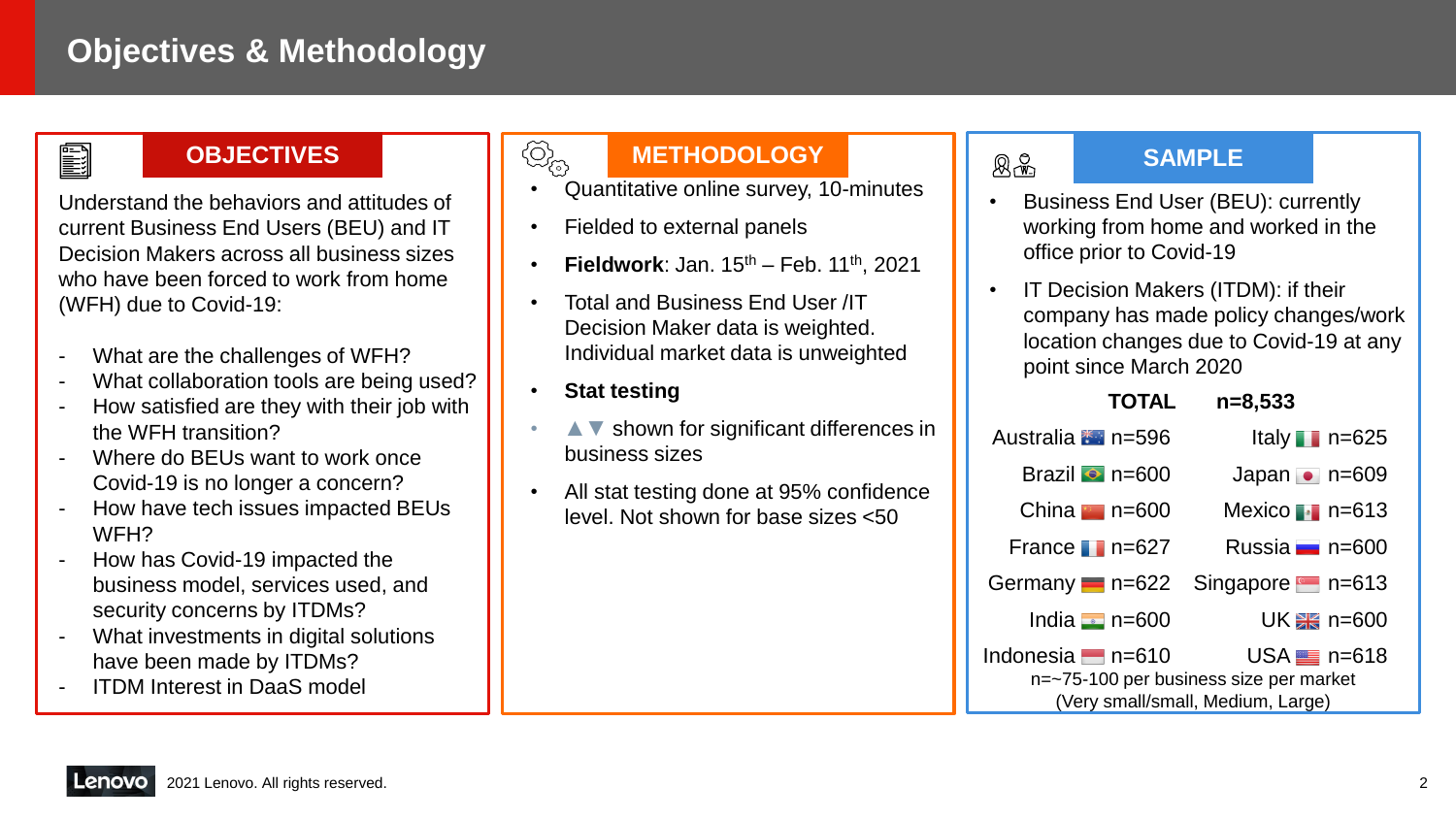### **Respondent Profile**

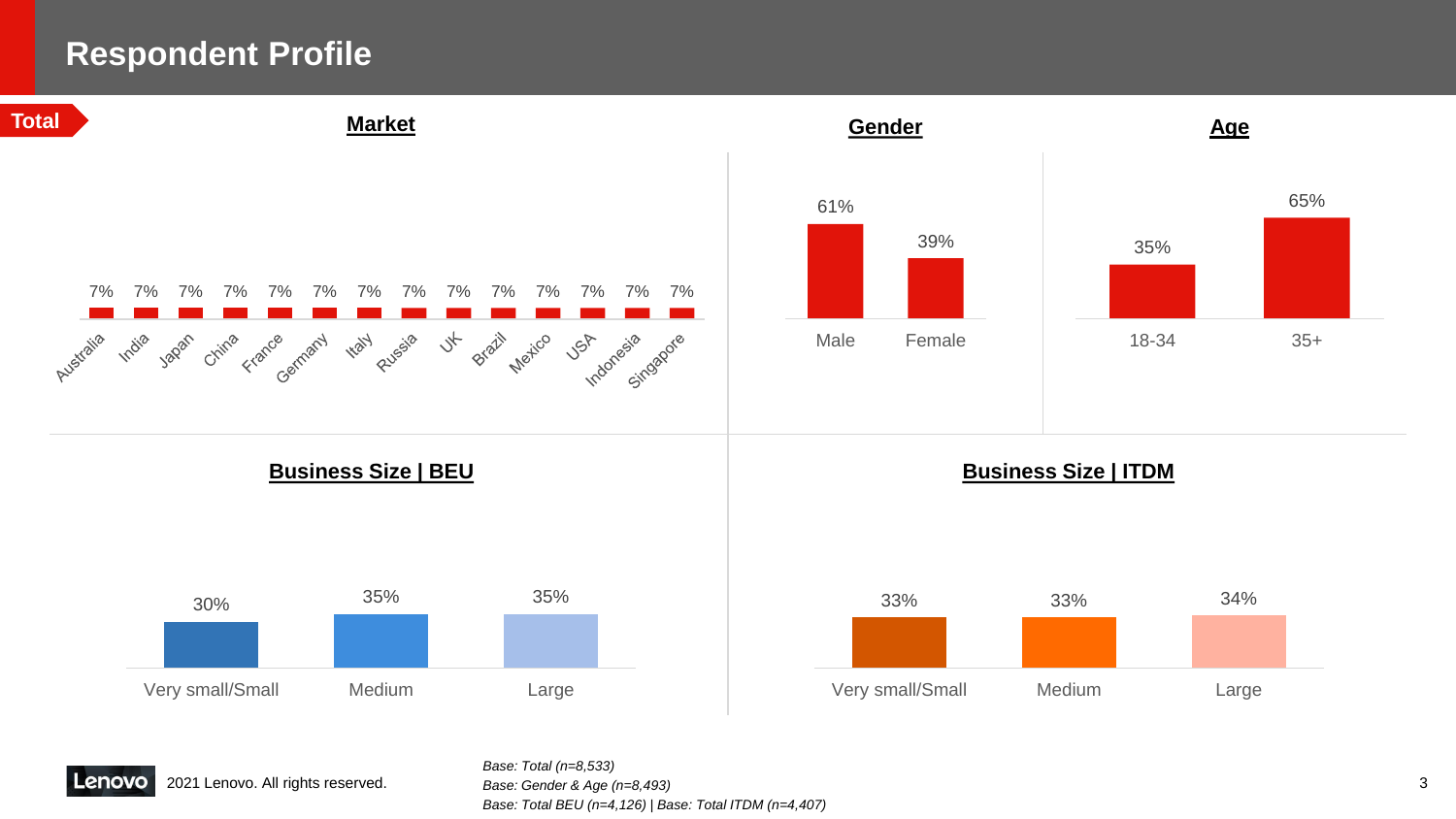### **Table of Contents**



- **Key Findings and Summary**
- **Response to WFH/Covid-19 (BEUs)** അ
- **Business/workplace changes due to Covid-19 (ITDMs)**
- त्या<br>संघद **WFH wardrobe/collaboration tools (BEU + ITDMs)**



**Digital transformation (ITDMs)**



**Endshiff** DasS - Device as a Service (ITDMs)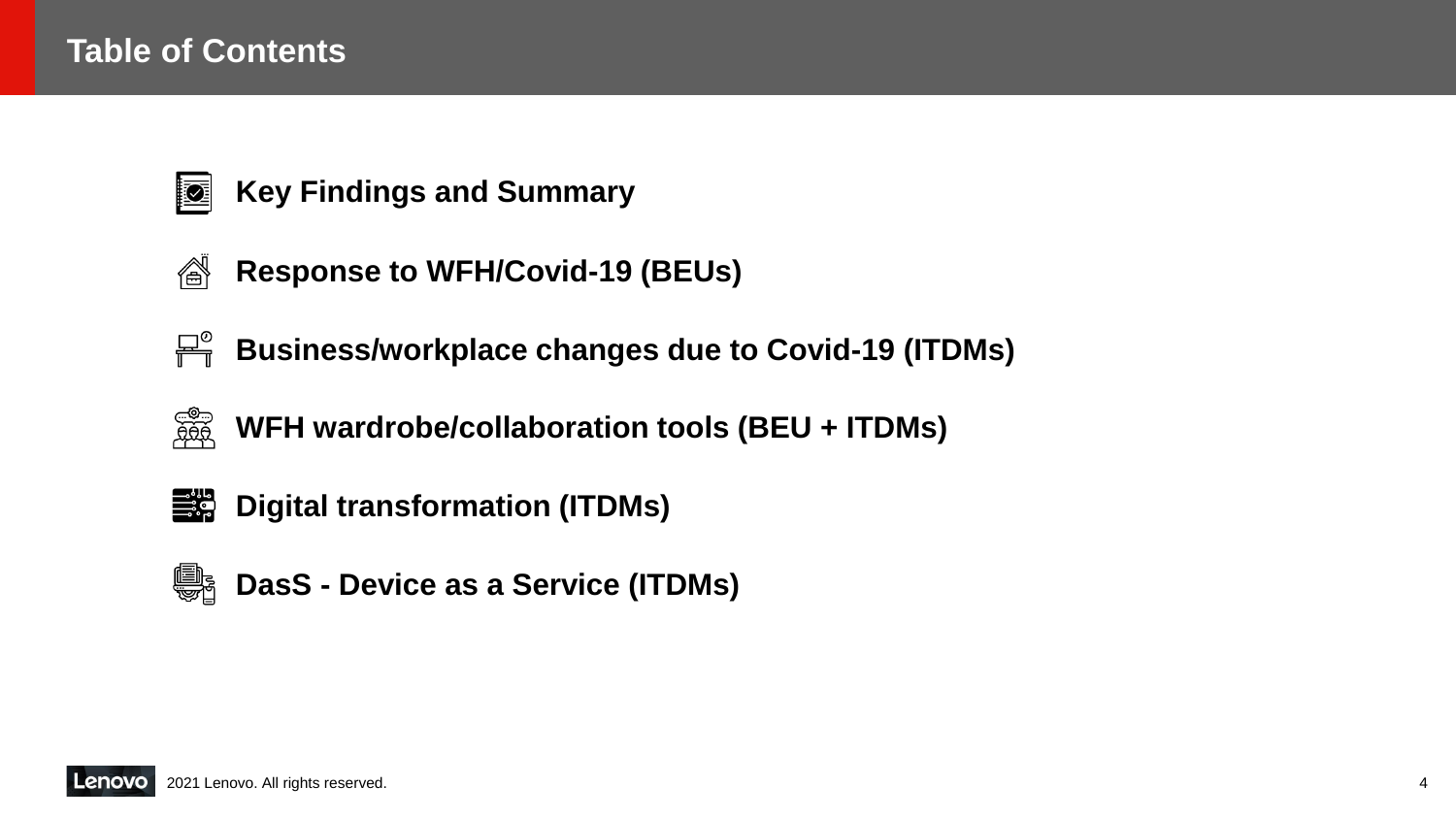## **Key Findings**

1

2

4

• Many of the ways that workplaces have transformed in response to the pandemic are here to stay. It's fair to say that the **office as we knew it is gone**

• Workers are in a groove with working from home now and feel **it's a net positive** situation compared to their previous traditional office routine.

• Part of what's making this work is the **wide adoption of collaboration software**, something nearly all companies have adopted. **Zoom** is the most used, followed by **Microsoft** (Teams, Office 365) and **Google** (Meet, Docs). 3

• One piece of tech that's being used more is the smartphone, with the **majority using their phone for work purposes**. It's being used most frequently as a way to **communicate within their teams**, likely due to the increase in collaboration tool usage

• There is **significant interest in DaaS**, more so in Medium and Large companies, who see its top benefits as **freeing up time** for more strategic projects and keeping **hardware up to date** 5

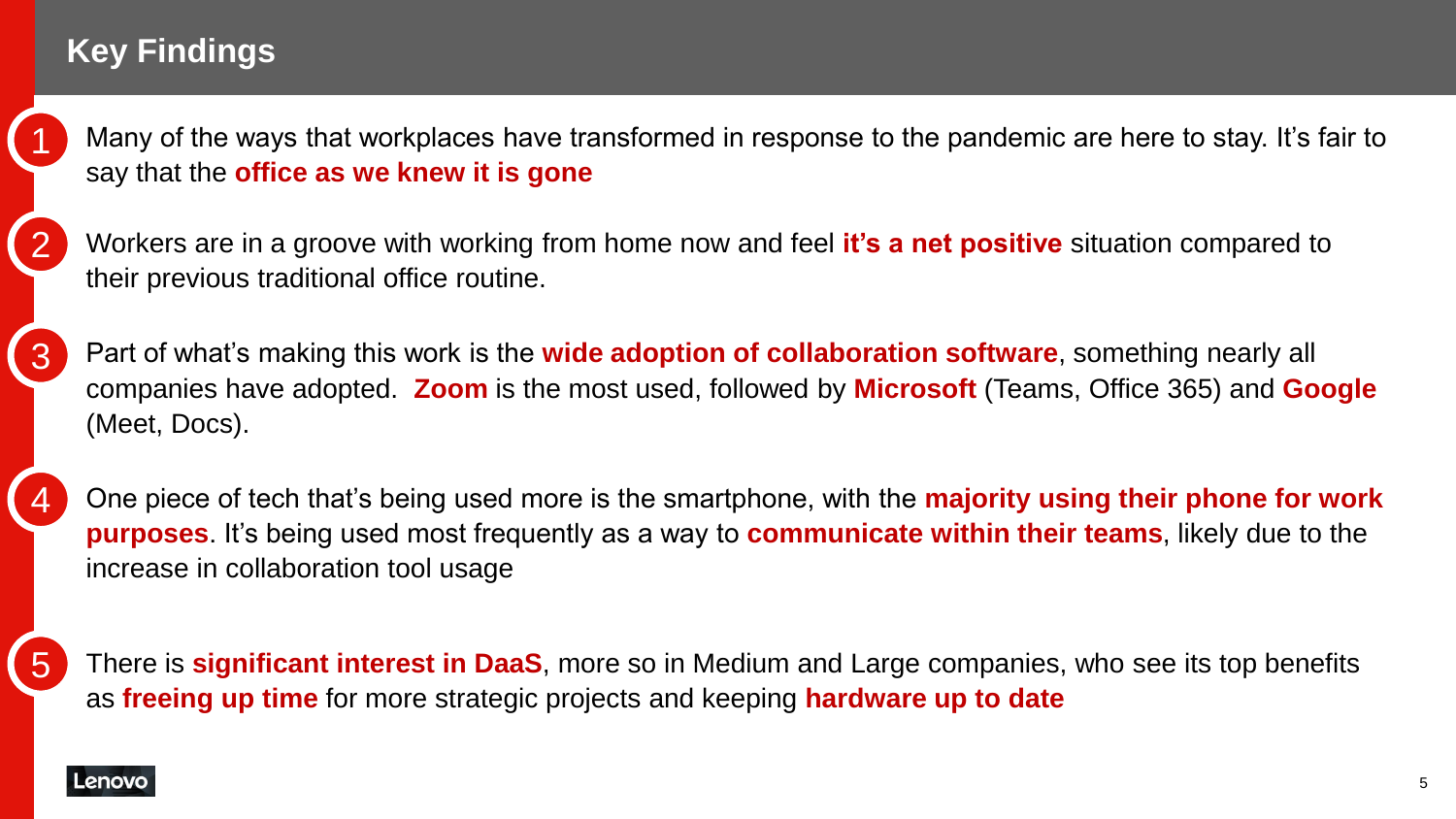## **Response to WFH/Covid-19**

## **Employees**



Lenovo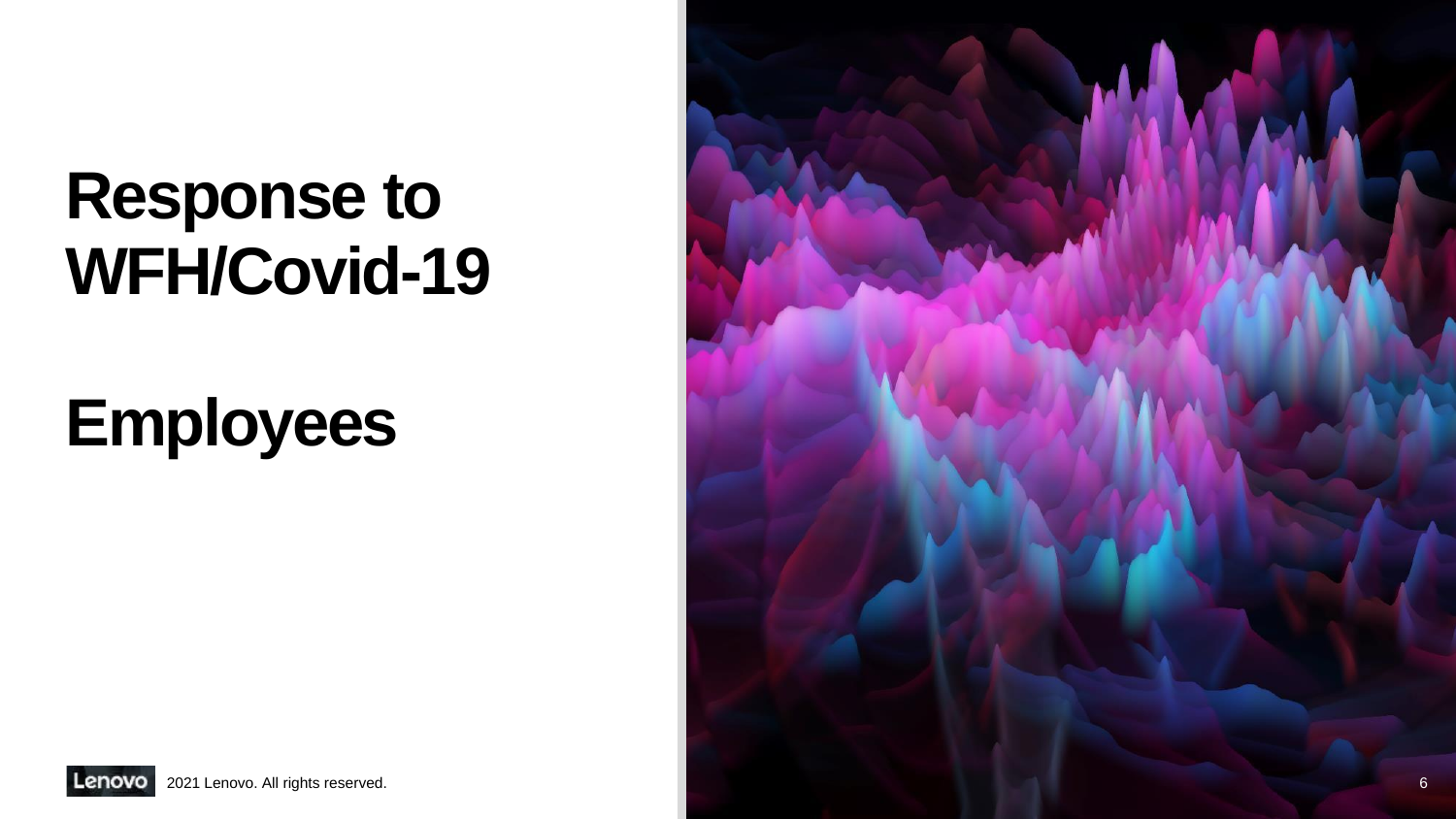### **BEUs of all ages are satisfied with their job while WFH. Younger BEUs struggle with work-life balance, but also appreciate the flexibility of WFH policies**

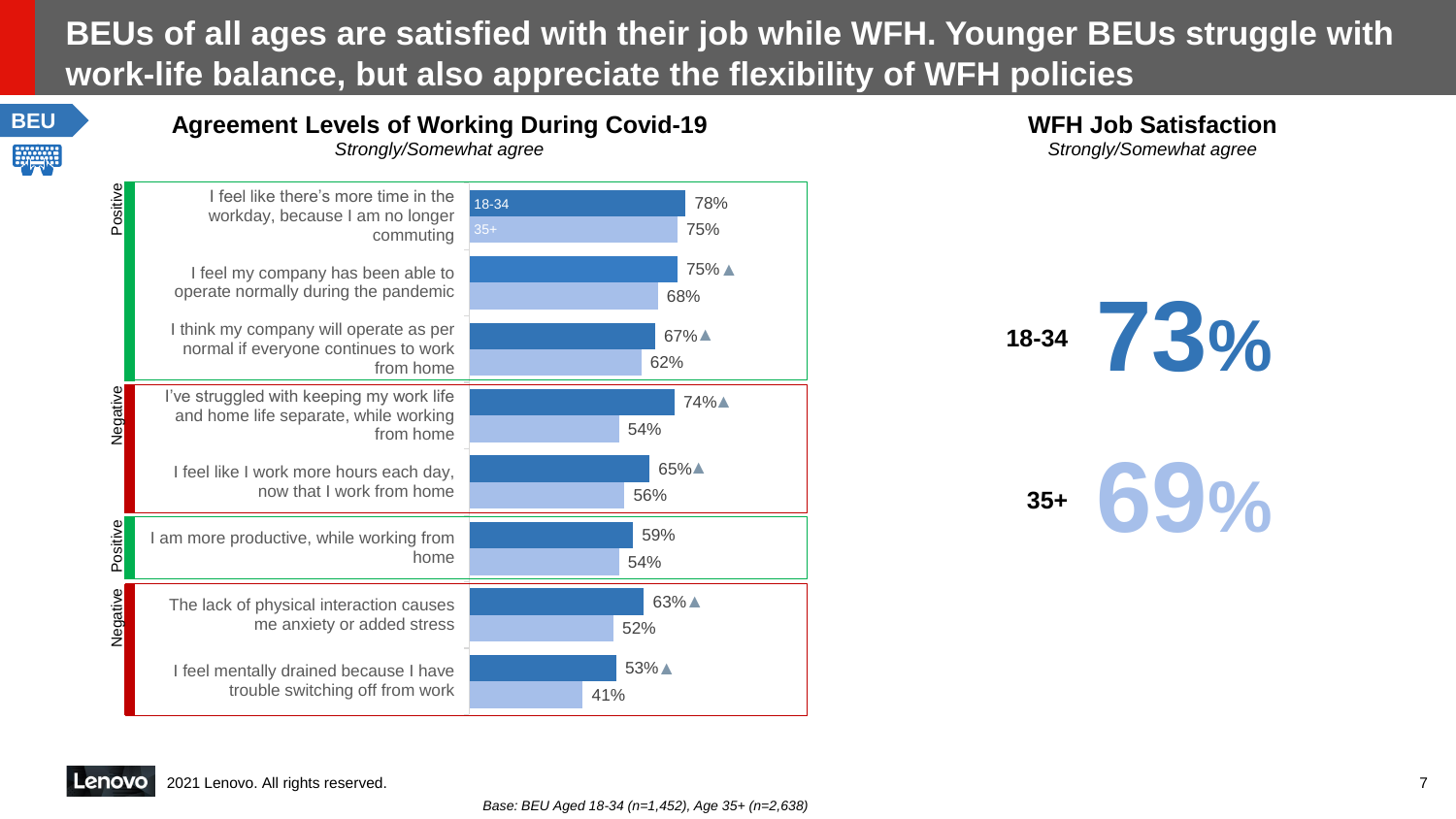**Working from home has not brought on a host of tech issues, and those that workers have tend to be connection based which is only a moderate or non-issue**



#### **Cadence of Tech Issues/Problems WFH** Total BEU data shown

**Severity of Tech Issue Disruptions While WFH** Total BEU data shown – Omitting those that haven't had that issue





sizes; Mexico also more difficulty on many tech issues but only in large businesses; similarly Singapore reports more difficulties but only in medium businesses

Lenovo 2021 Lenovo. All rights reserved.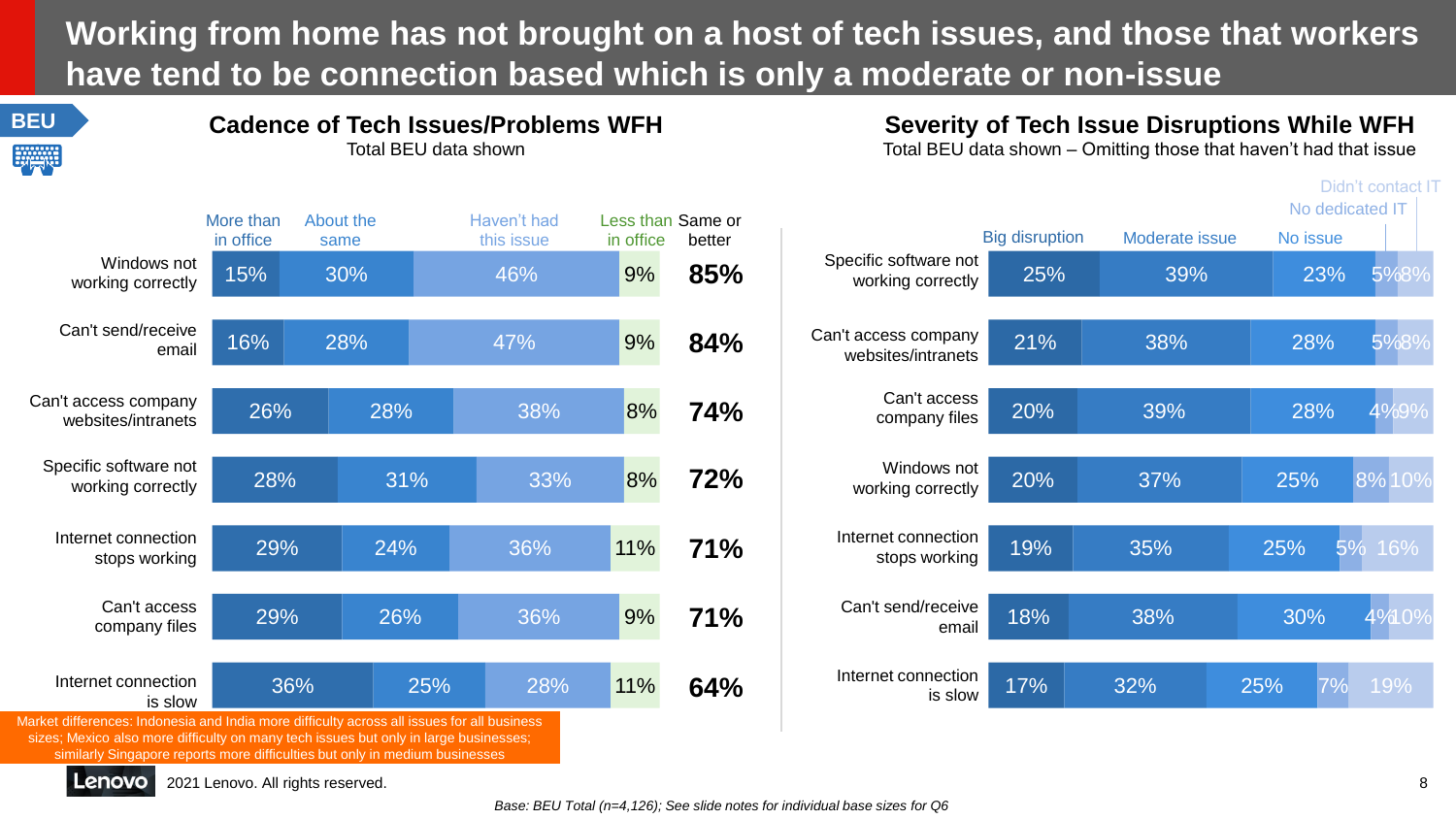## **Over a third of BEUs across business sizes haven't had issues with IT support while WFH. Those that have, sometimes it takes longer or is simply difficult to get at all**





**IT Assistance Experience While WFH** Total BEU data shown

> Market differences: VS/S in China report fewer issues with IT support; India and Indonesia having significant difficulties in medium and large businesses

Lenovo 2021 Lenovo. All rights reserved.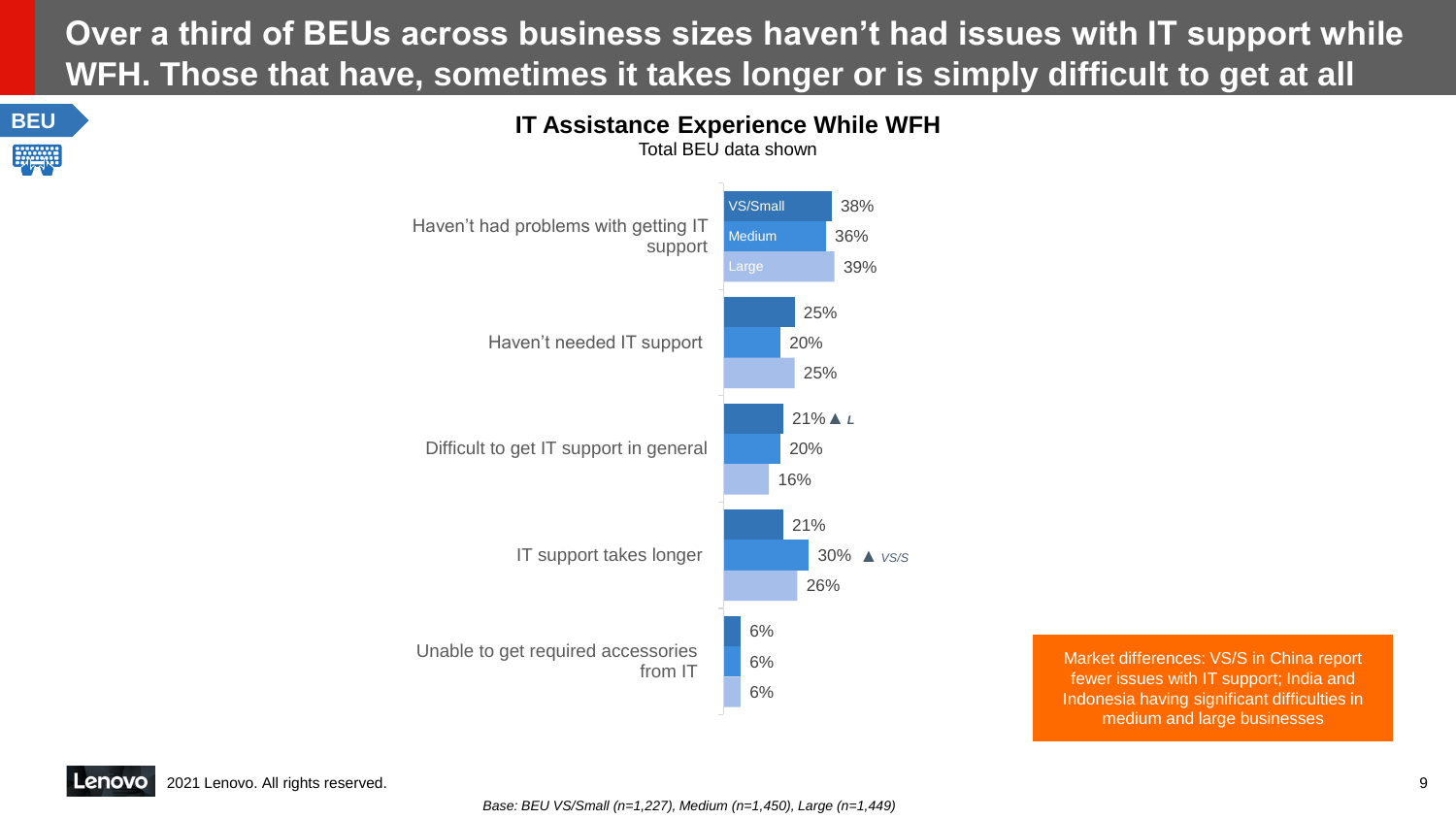## **Very few employees want to go back to a daily office routine, with most preferring at least an even split with working from home**



**BEU Work Location Preference without Covid-19 Issue**

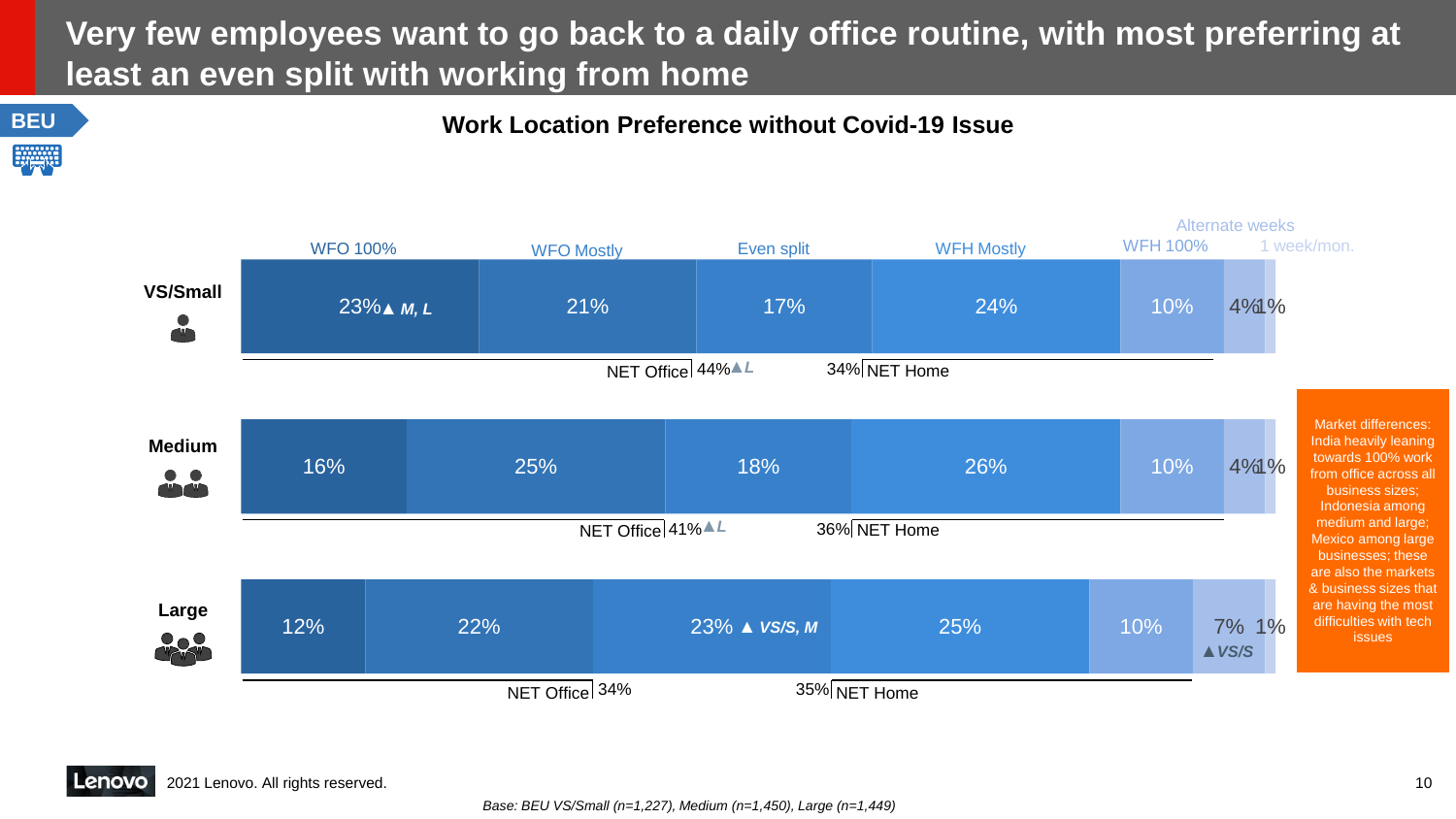### **Majority of employees prefer to continue working from home. Younger employees are more likely to be among those who prefer to work primarily in the office**





Note: NET Office consists of WFO 100% and WFO Mostly; NET: Home consists of WFH 100% and WFH Mostly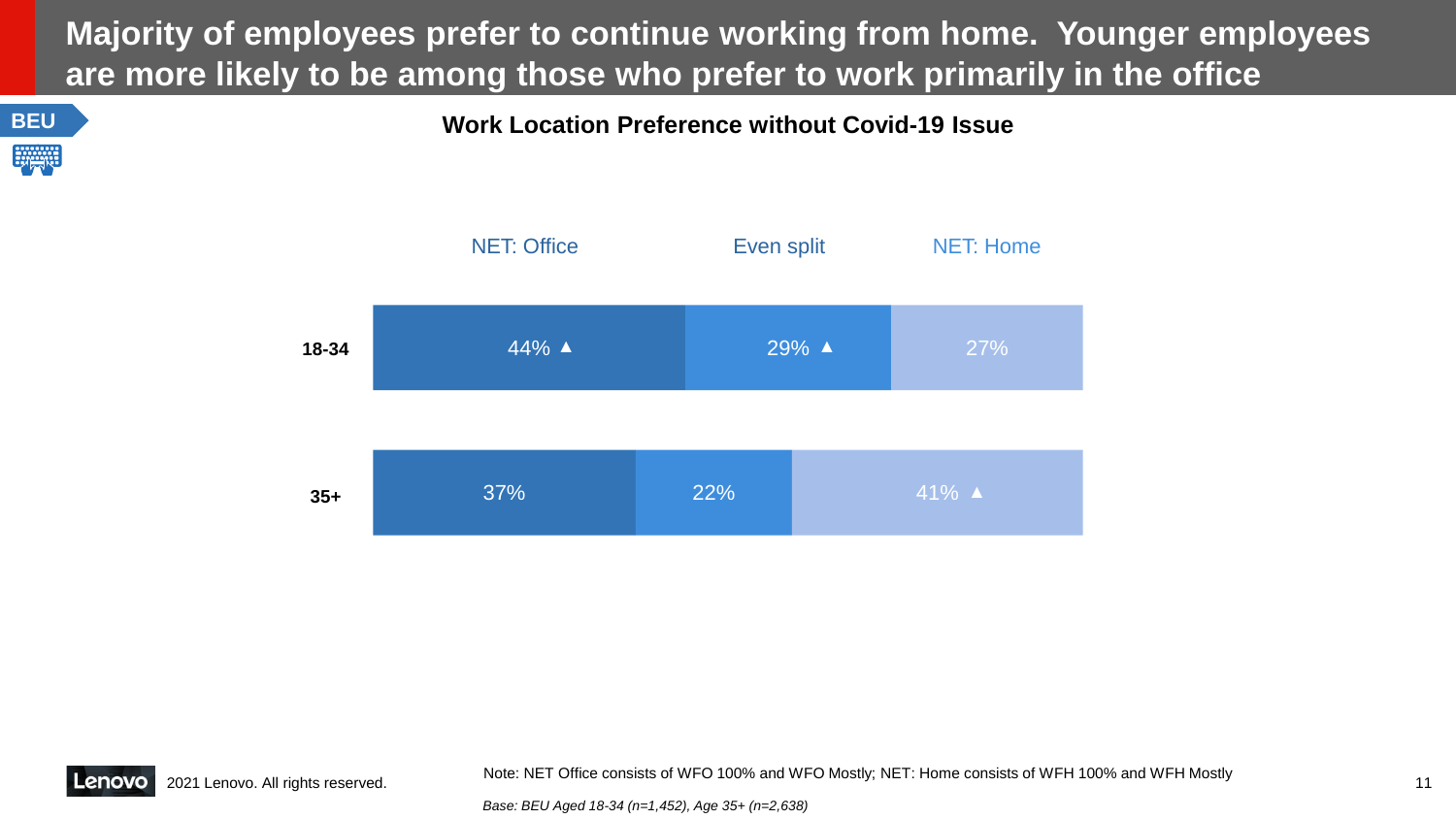## **Business/ workplace changes due to Covid -19**

## **ITDMs**

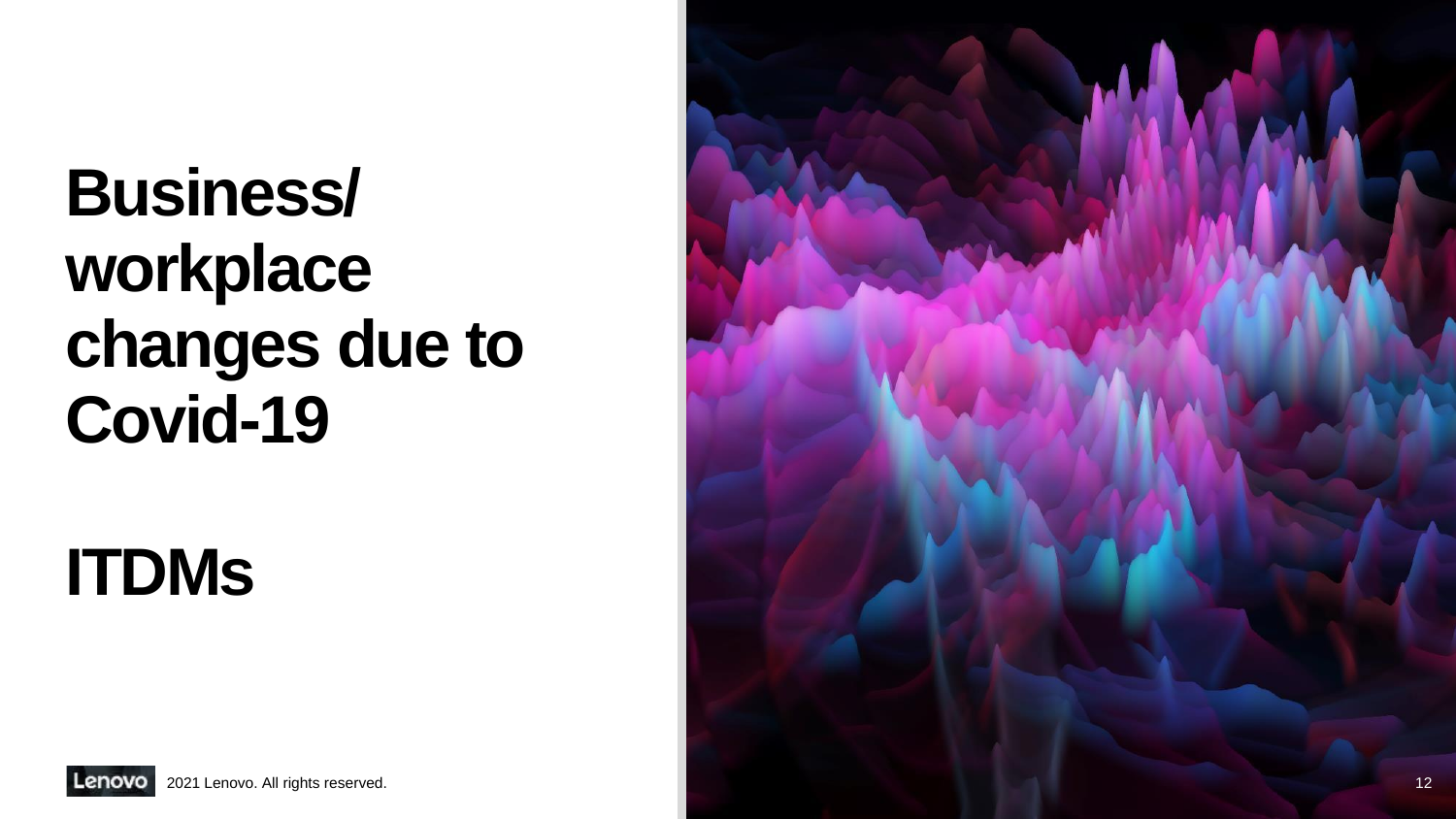**Most businesses anticipate employing some form of a hybrid work model, with employees working both at-home and in the office once Covid is no longer a concern**

**ITDM Most Likely Work Location Scenarios without Covid-19 Issue** 

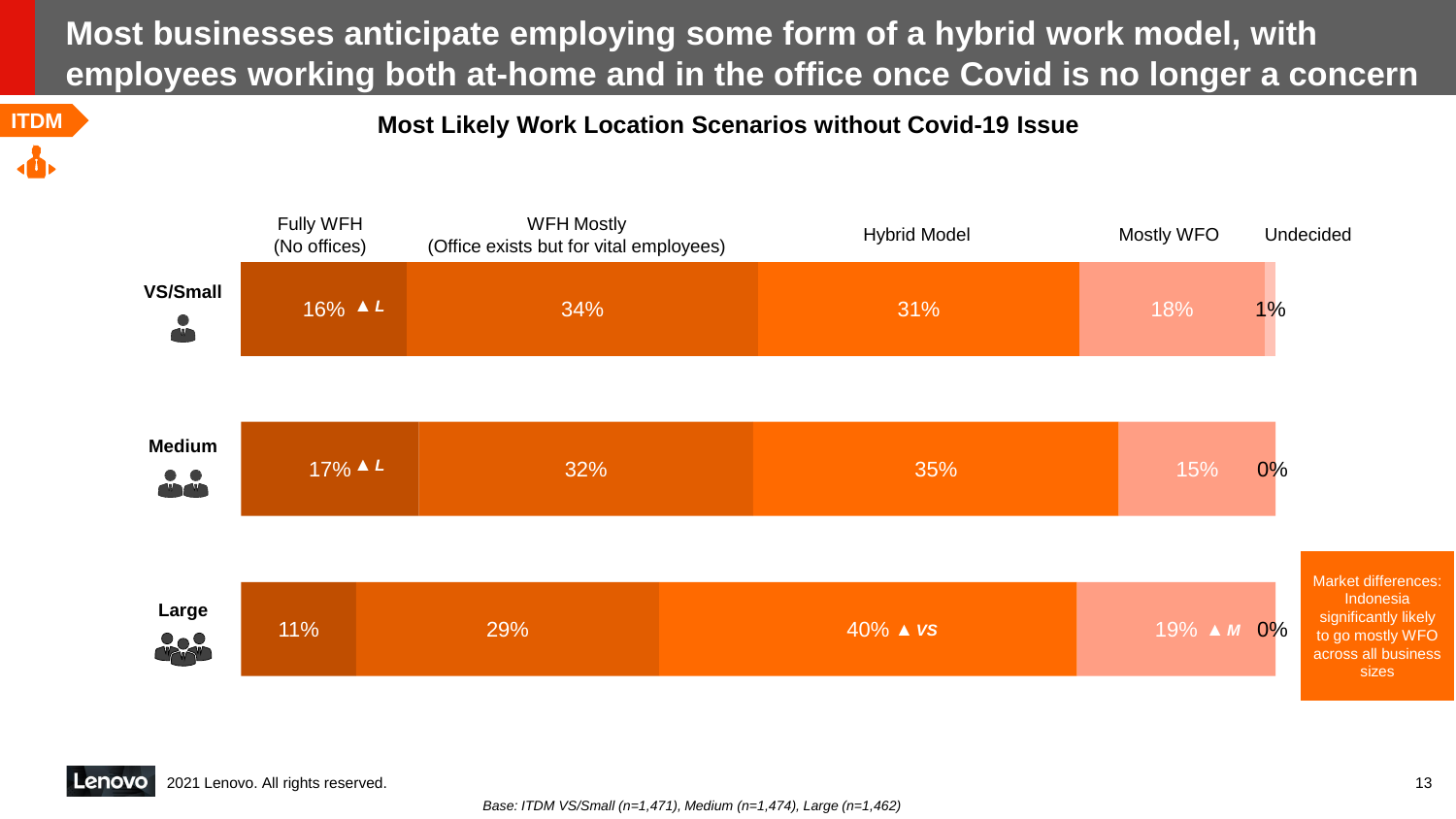**The larger the company, the more confident ITDMs are in their own department, though confidence in the overall company stays flat regardless of size**

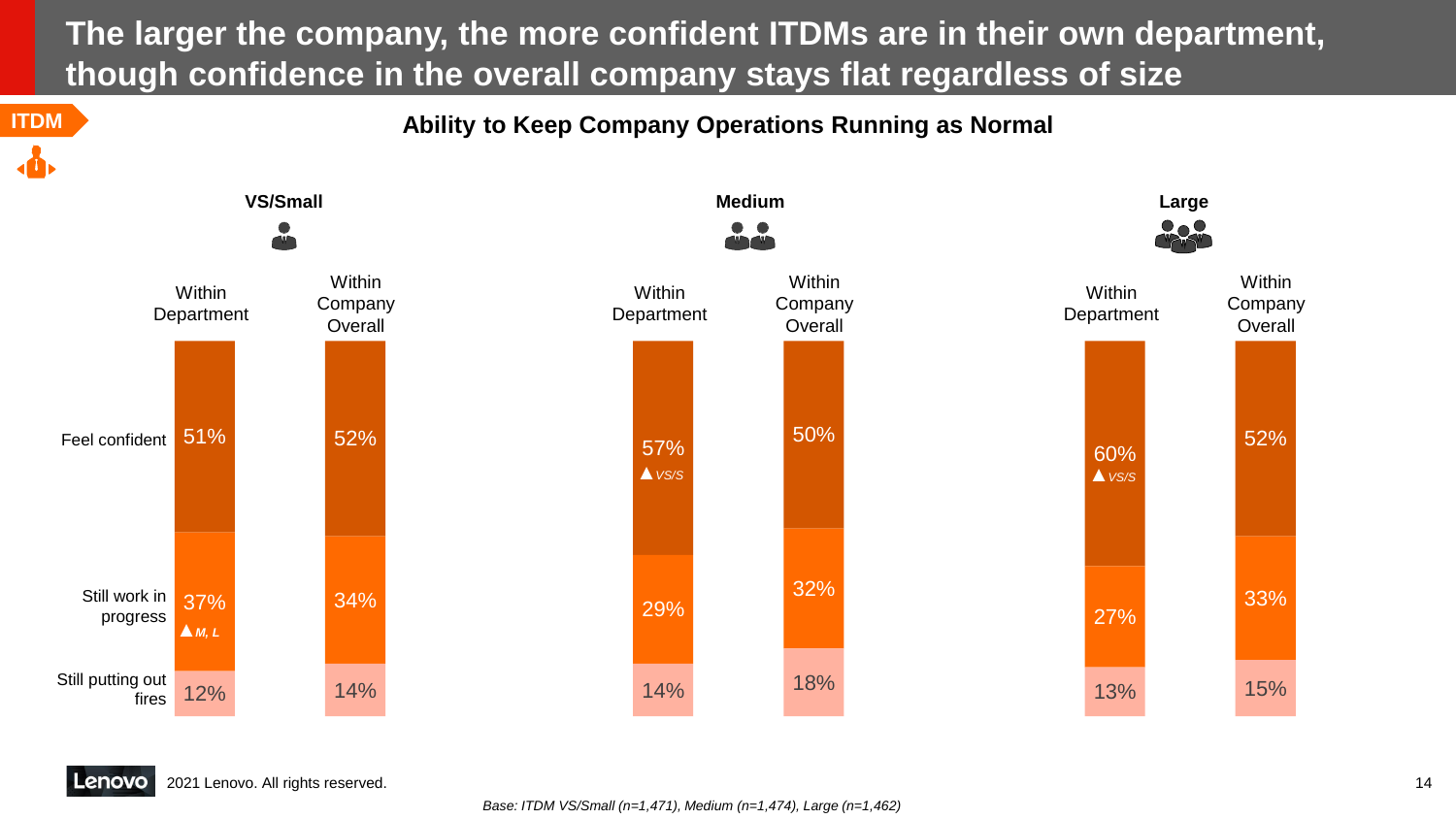### **A majority of businesses have both an online and physical presence pre-Covid. Those without an online component have since added one**





Added online *▲ VS/S, M*

Market differences: Across all business sizes, USA more likely to only have physical stores; also across all business sizes, USA more likely to have switched to a completely online format

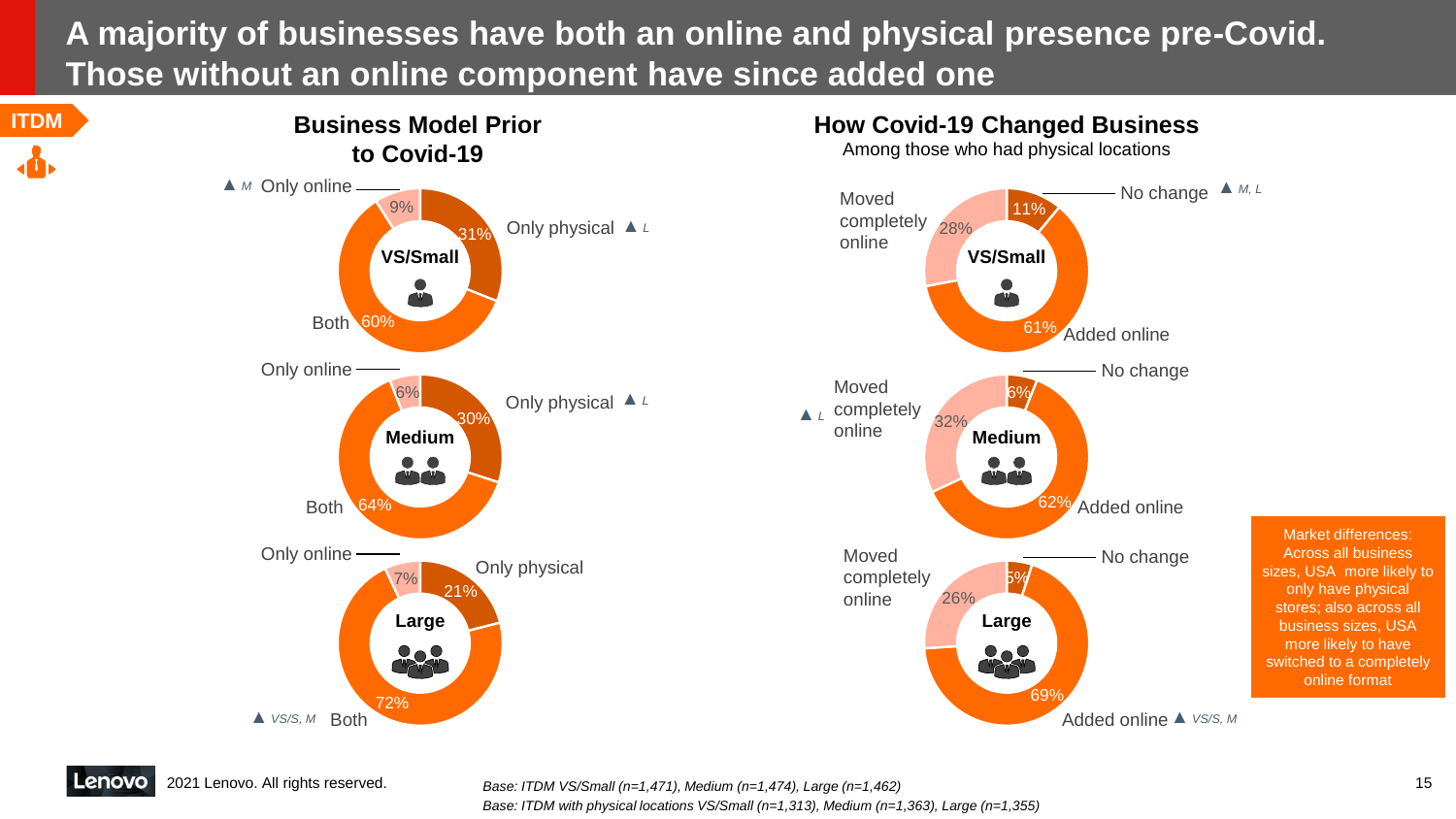### **There's no single challenge with pivoting to online that stands out as a massive issue, with all providing some challenge across business sizes**

#### **ITDM Challenges with Pivoting to Online Business Model**

Among those who pivoted to online model



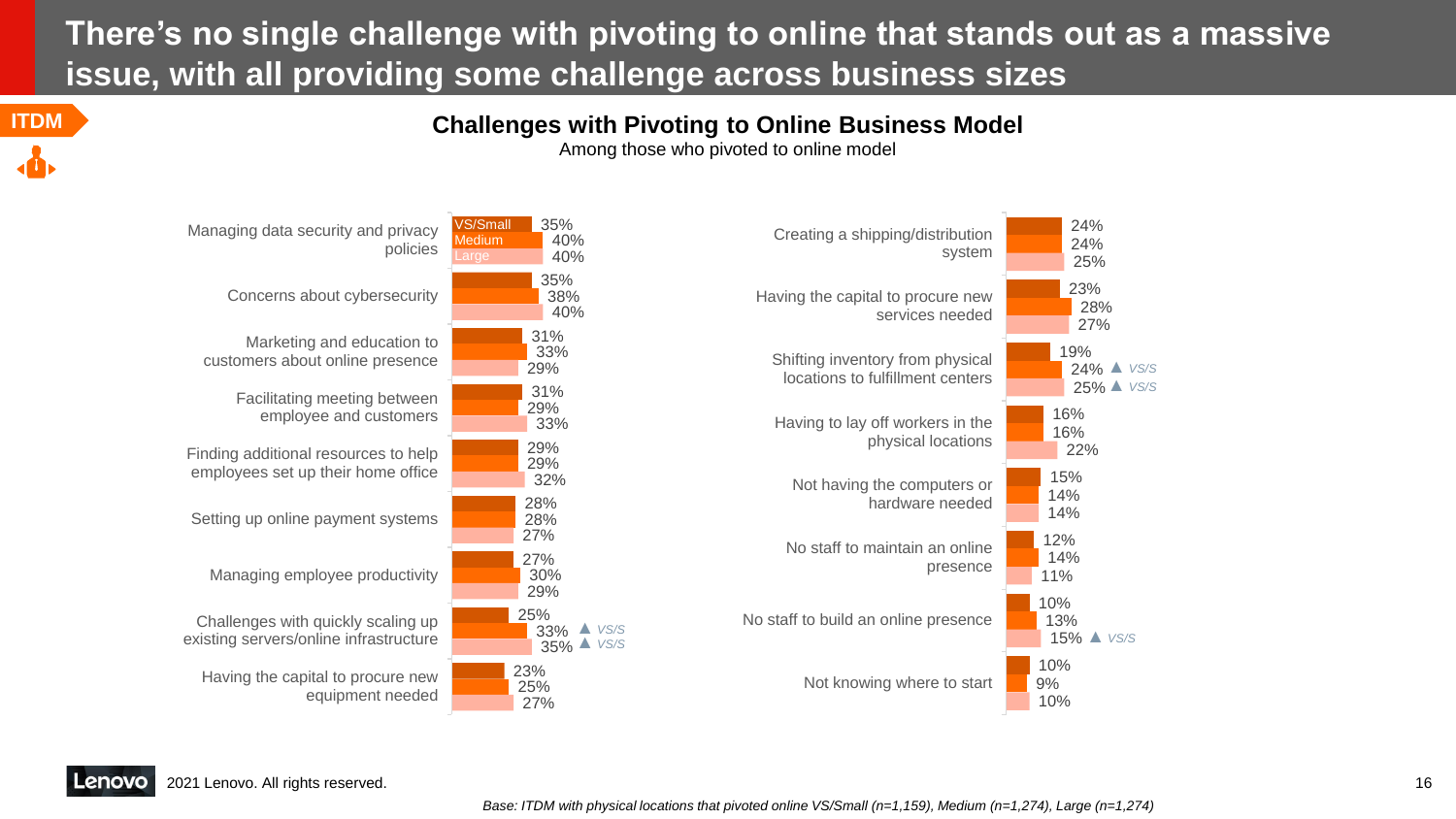## **WFH wardrobe /collaboration tools**

## **Employees + ITDMs**

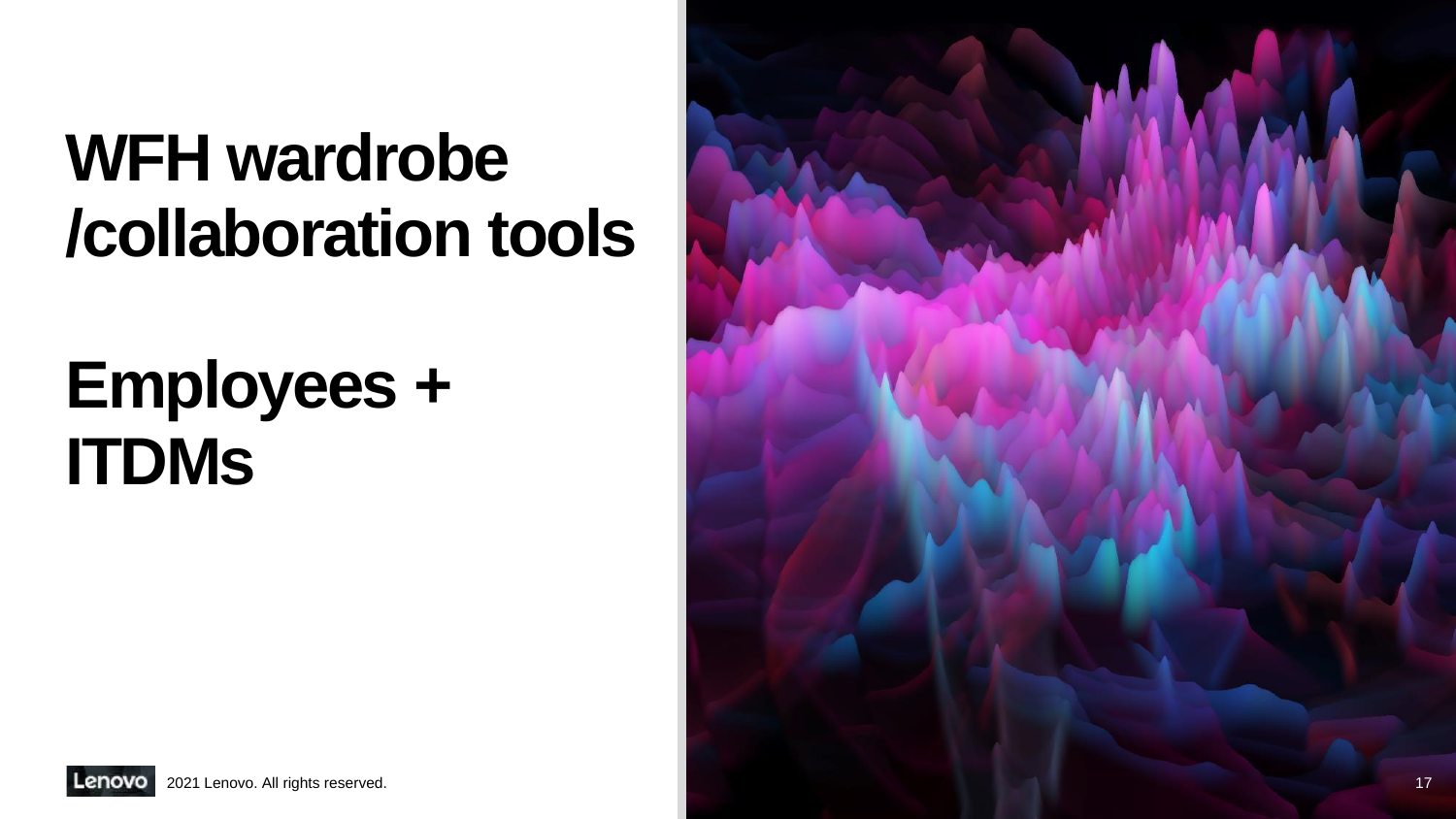### **A majority believe that collaboration tools have improved their company's productivity and efficiency, even with some initial setbacks**

**Total Collaboration Tools' Impact On Productivity & Efficiency**

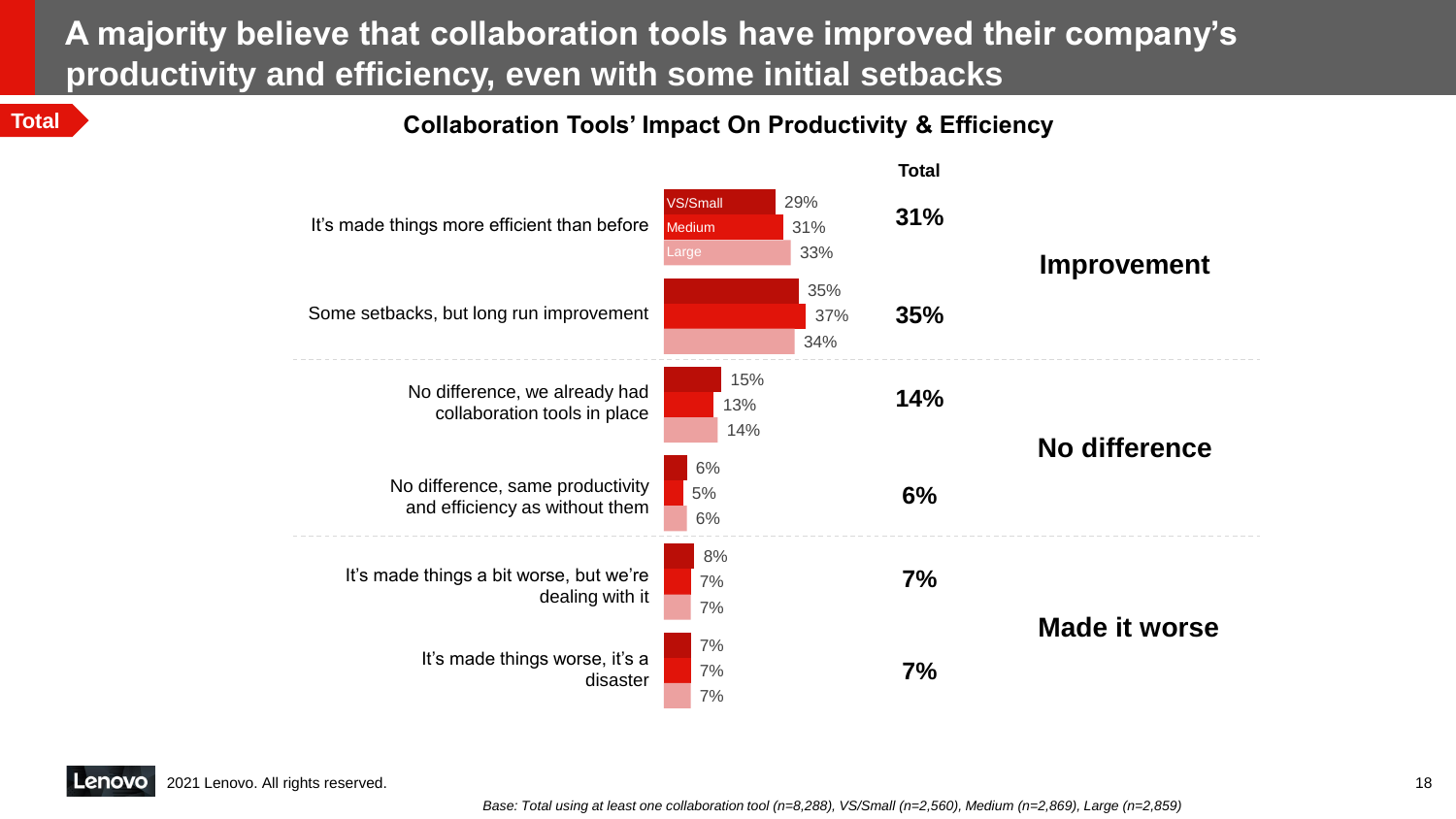## **Work smartphones are more likely to be BYOD. Communication on a smartphone has become part of workflow post-Covid**

#### **BEU Smartphone Use in Work Capacity**



*Base: BEUs using smartphone for work VS/Small (n=1,028), Medium (n=1,191), Large (n=1,143)*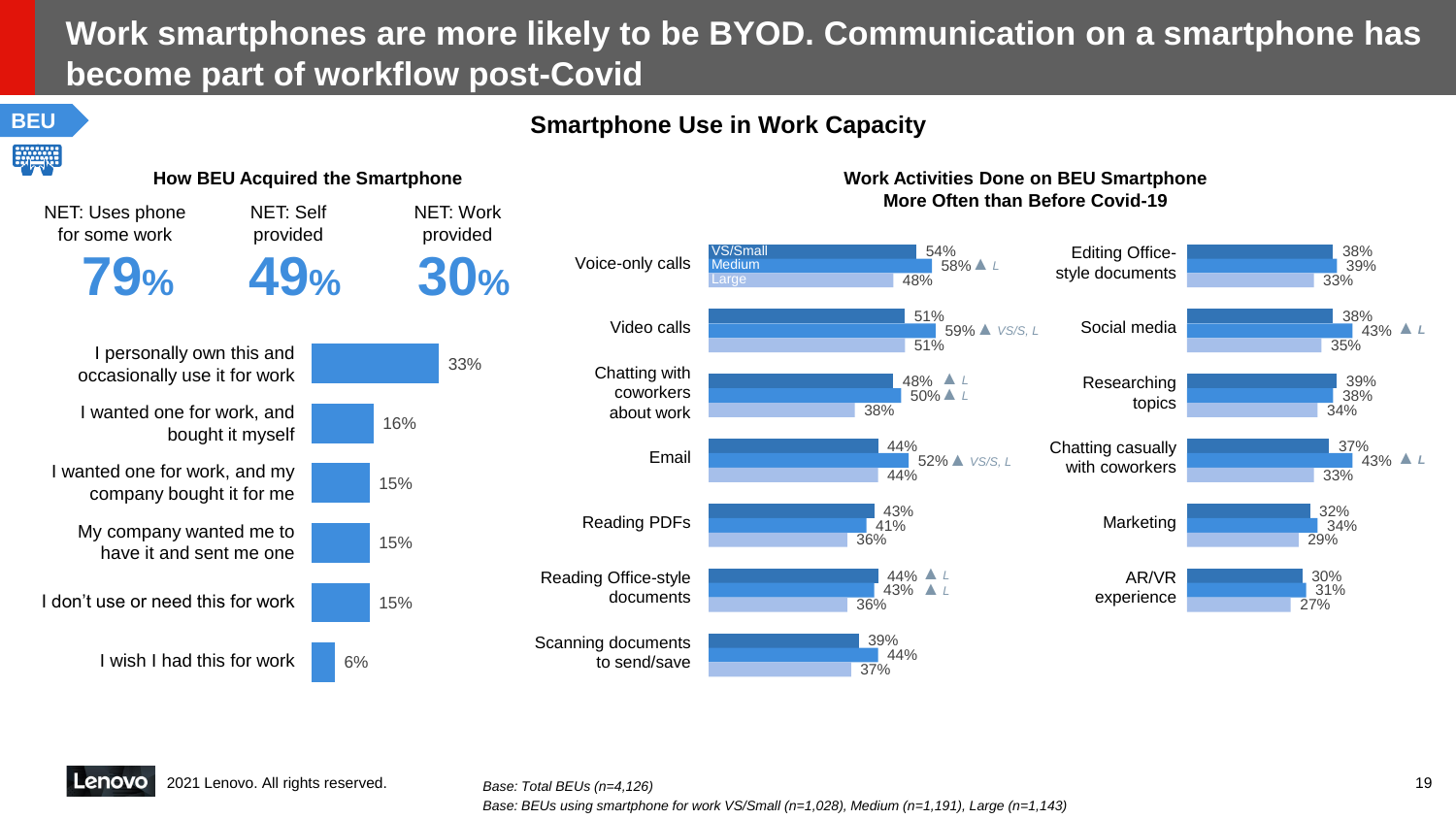## **Younger BEUs are more likely to use smartphones for work, bring their own, and use them for a variety of work tasks**

### **BEU Smartphone Use in Work Capacity**







#### **How BEU Acquired the Smartphone Monetable 2018 The Smartphone Work Activities Done on BEU Smartphone More Often than Before Covid-19**

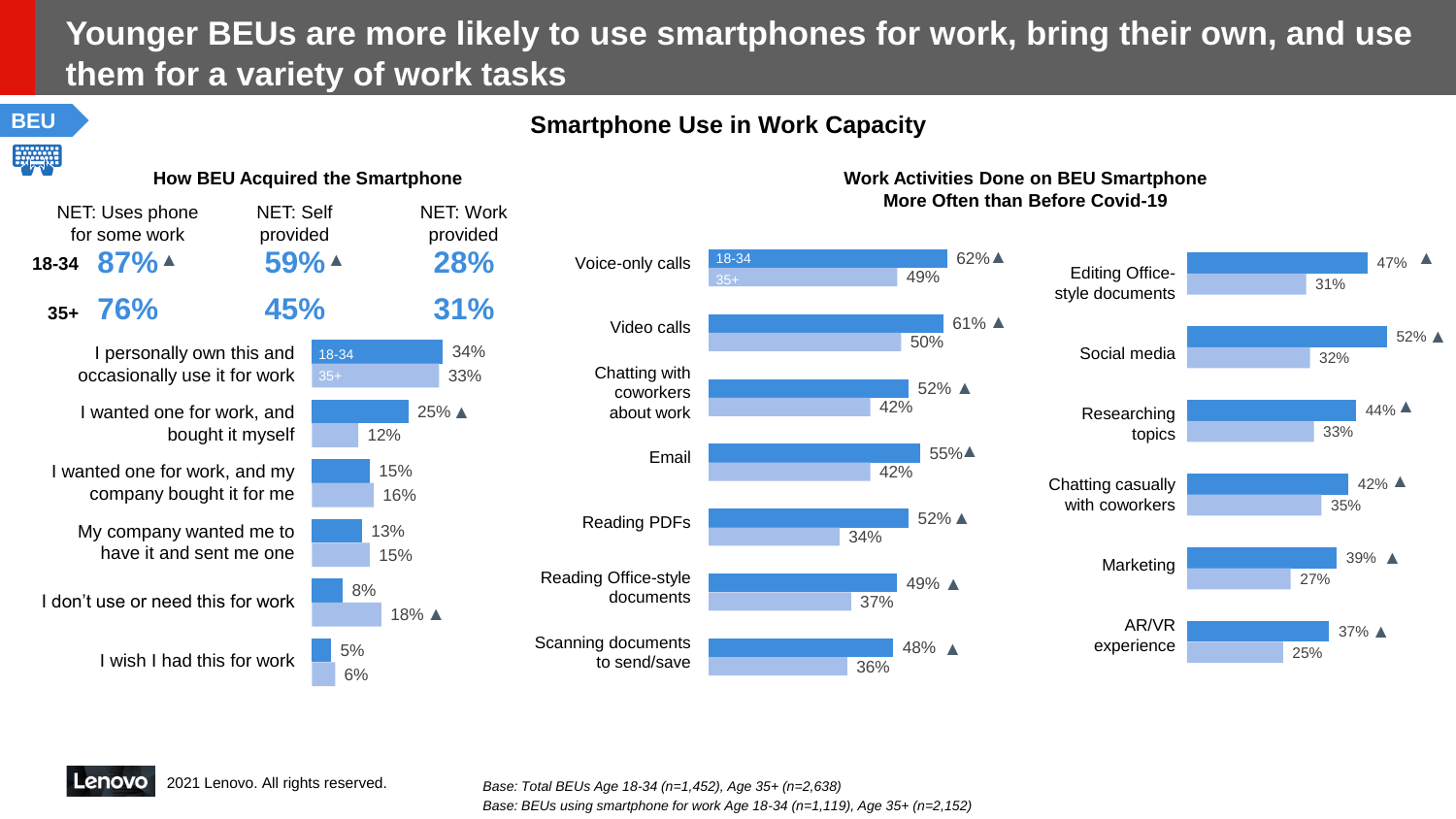## **Digital Transformation**

## **ITDMs**



Lenovo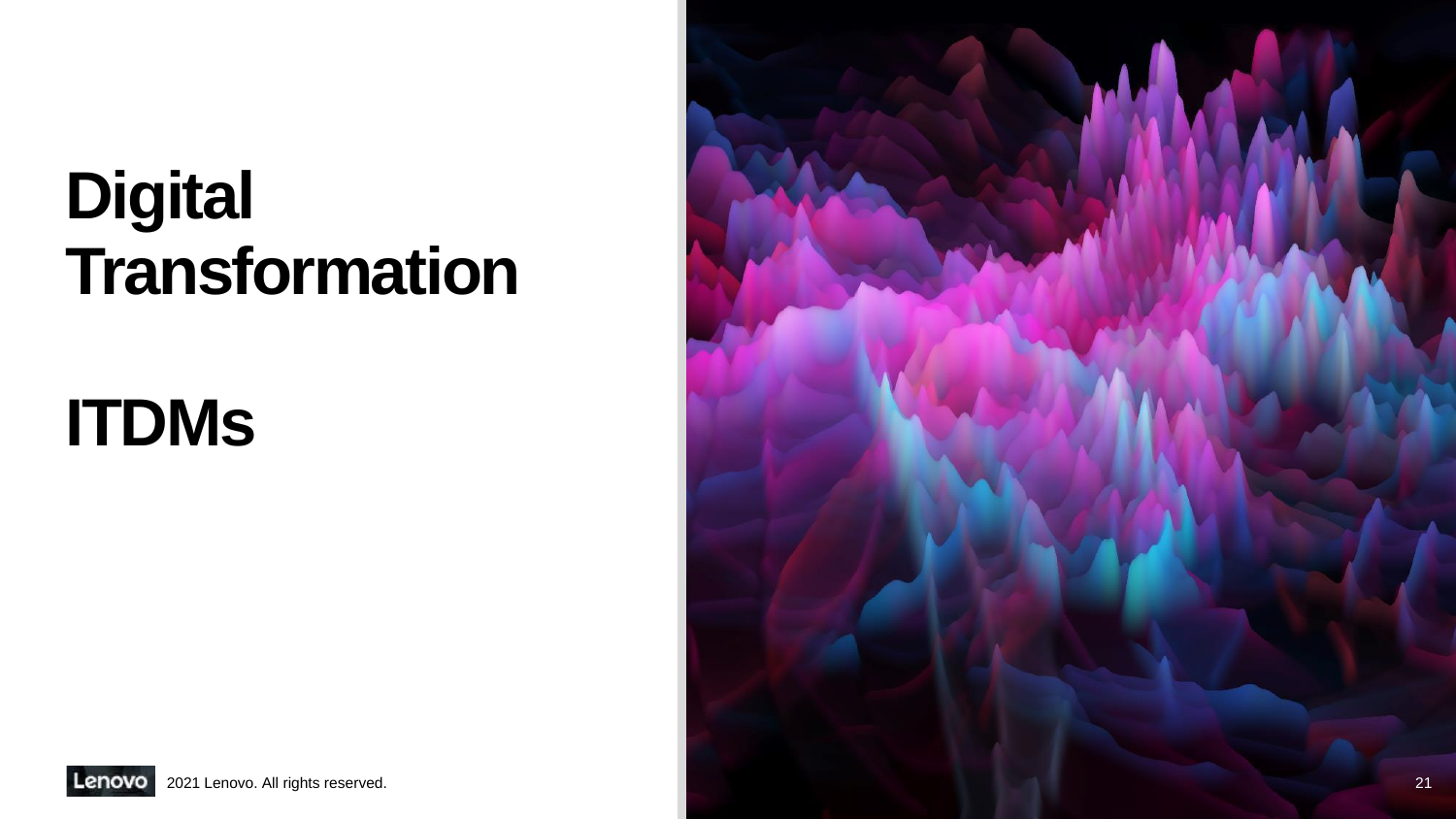## **Data security and being able to feel like they still have control are top of mind for ITDMs when considering digital transformation solutions**



18%

17%

16%

17%

20%

22% *▲ VS/S*

16%

15%

18%

15%

16%

19%

13%

11%

12%

12%

15%

9% *▲ VS/S*

16% *▲ VS/S*

6%

6%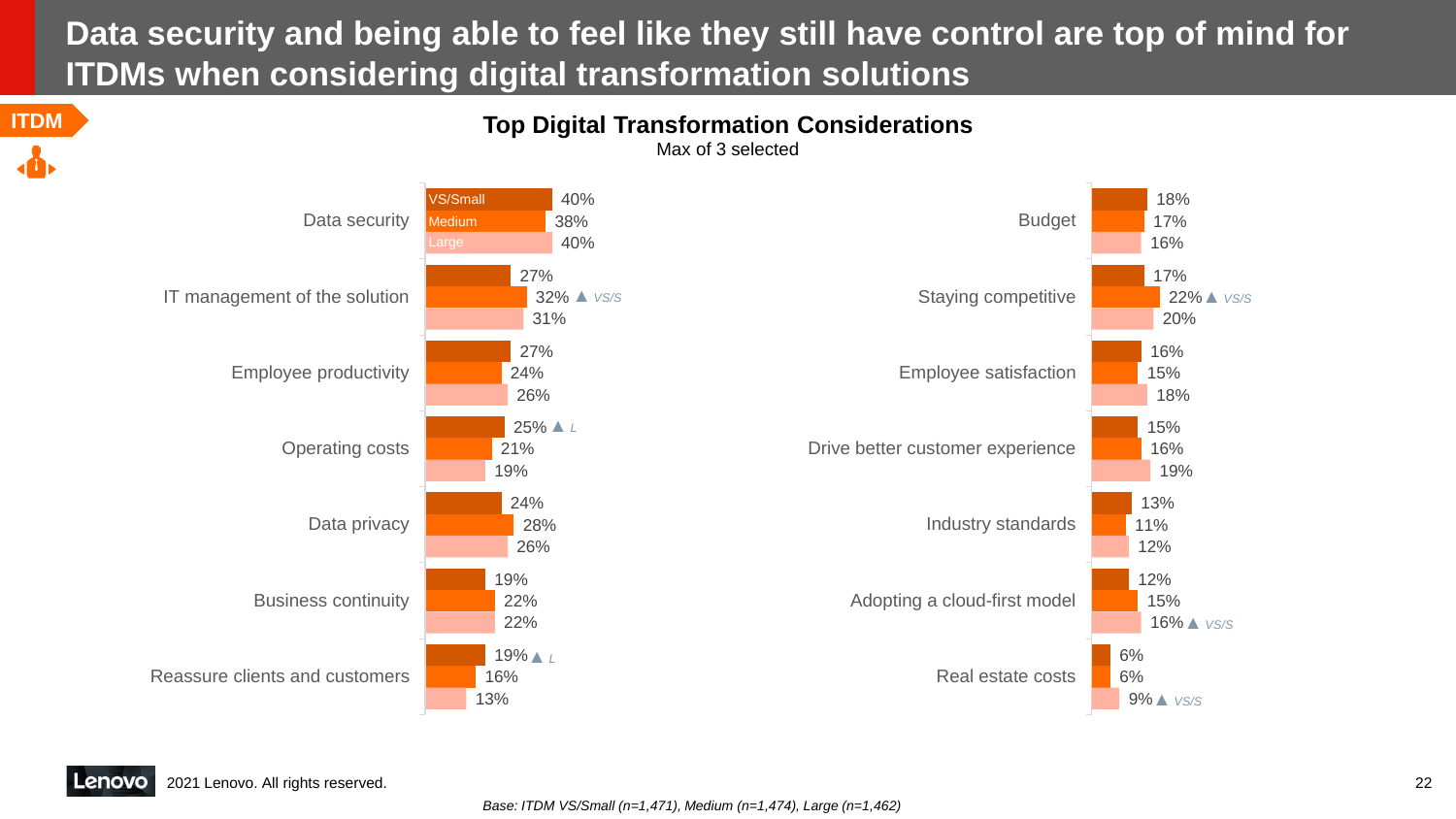## **All-in-one hardware/software bundles, training sessions, and ROI reports are among the most useful strategy solutions, especially among ITDMs at large businesses**

**ITDM Useful Remote Work From Home Strategy Solutions**

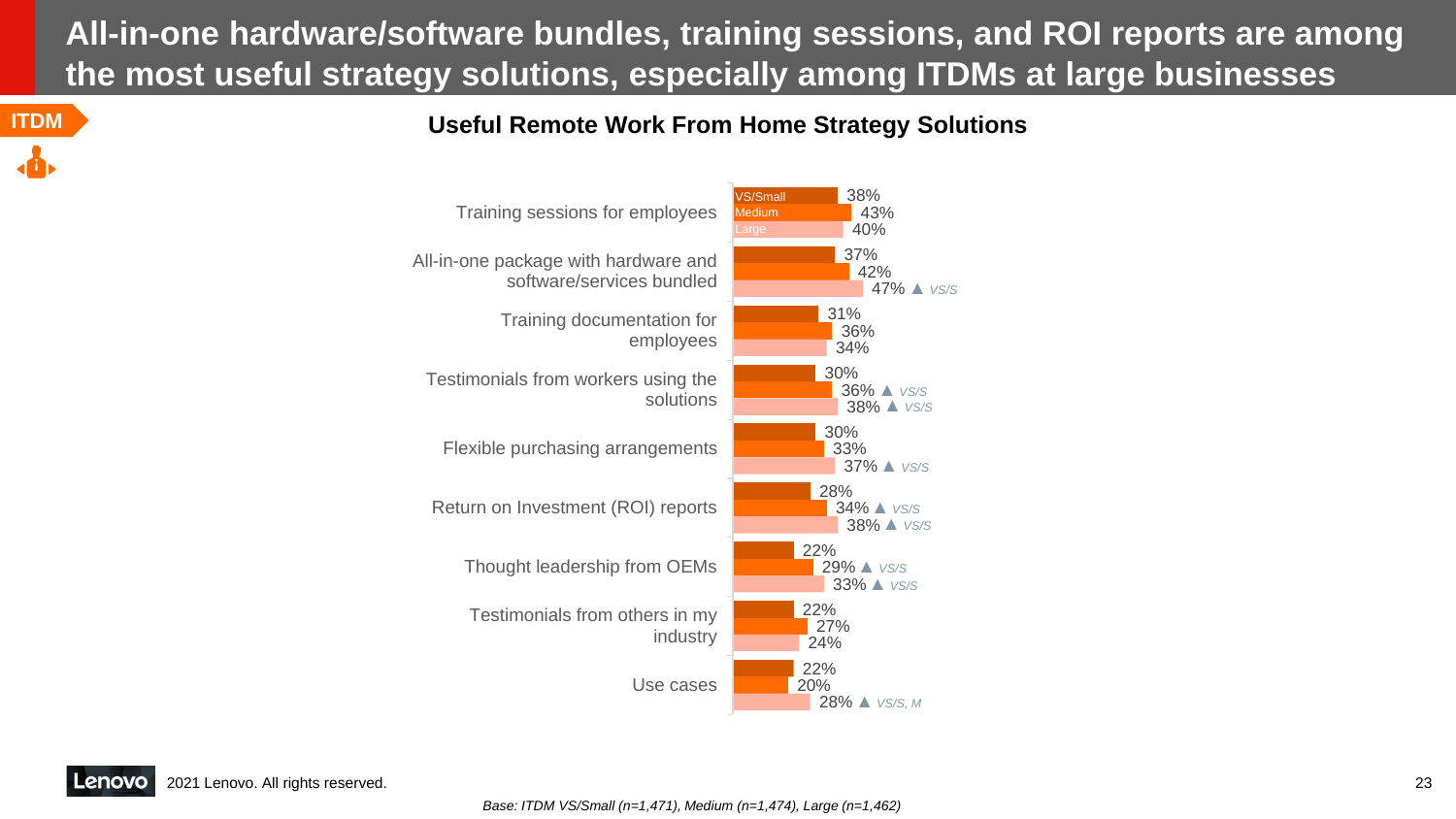## **Device As A Service (DaaS)**

## **ITDMs**



Lenovo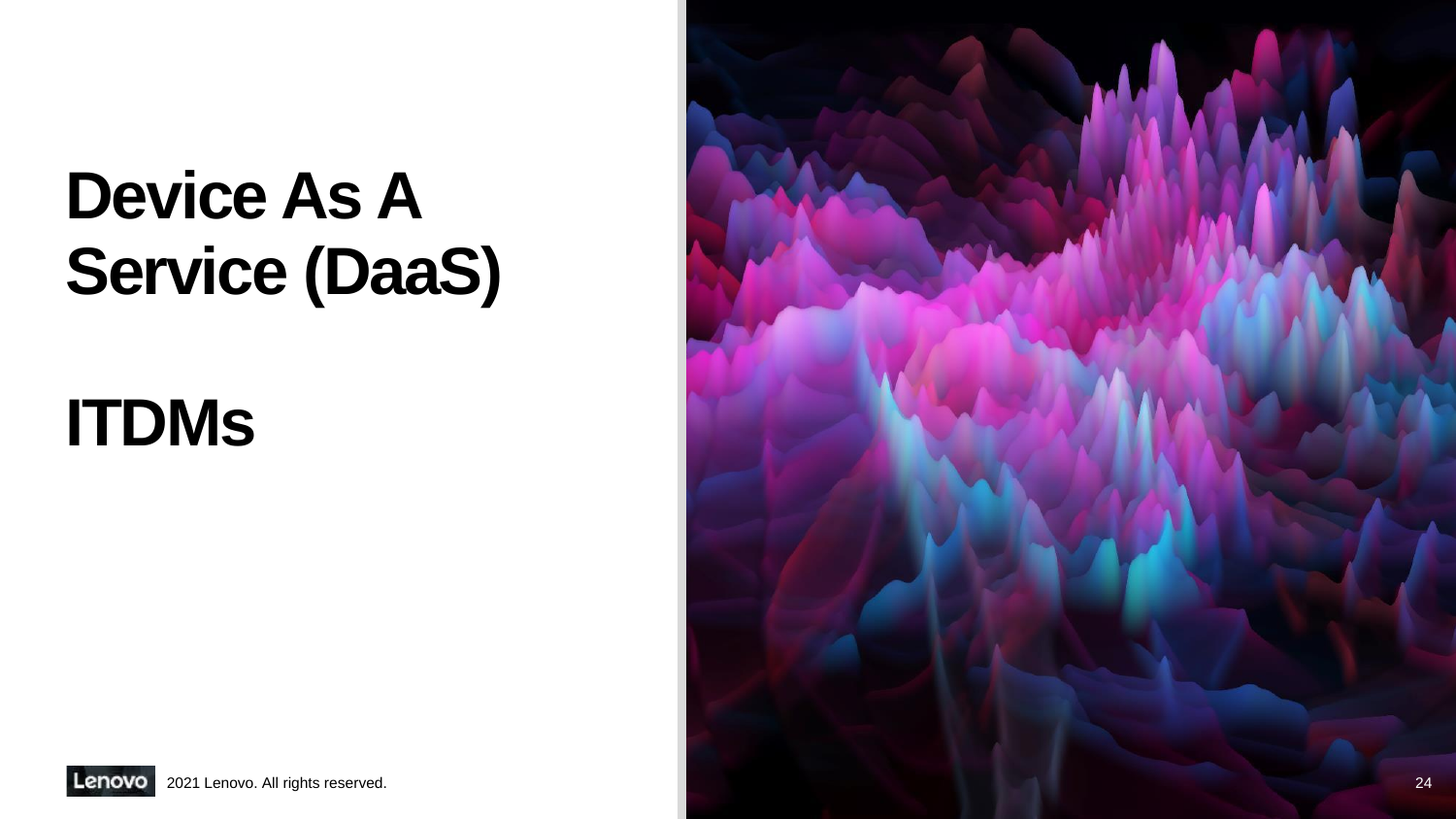### **A majority of ITDMs are interested in DaaS, more so in larger companies, citing tangible benefits for IT, scalable and up-to-date hardware.**







Among those at least somewhat interested